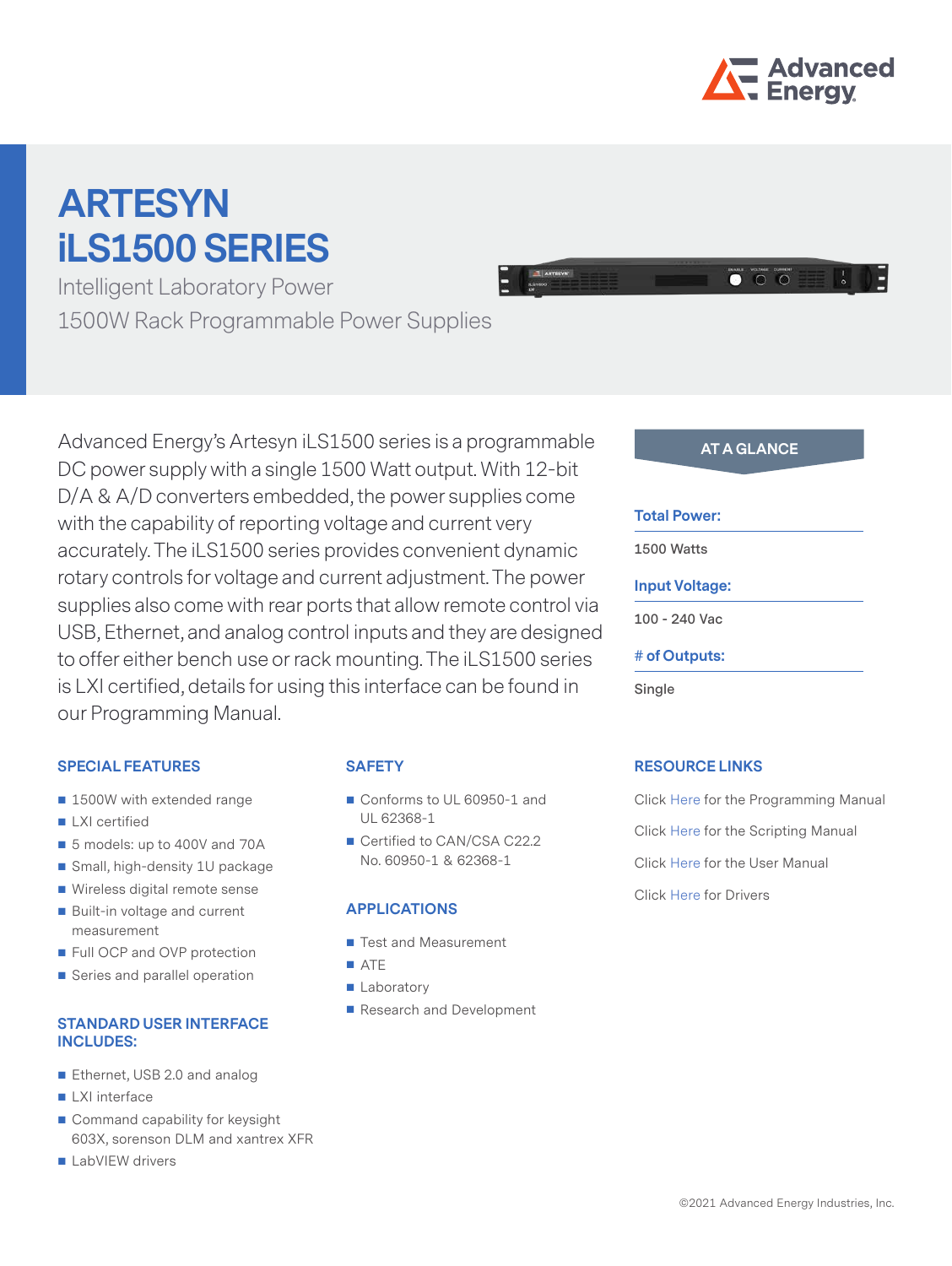# **iLS1500 SERIES**

# **iLS1500 SERIES 1500W LXI CERTIFIED PROGRAMMABLE POWER SUPPLIES**

| <b>iLS1500 MODEL:</b>                                                                        | iLS1500-3                                                                   | iLS1500-5   | iLD1500-10      | iLS1500-20      | iLS1500-40      |
|----------------------------------------------------------------------------------------------|-----------------------------------------------------------------------------|-------------|-----------------|-----------------|-----------------|
| Output <sup>1</sup>                                                                          |                                                                             |             |                 |                 |                 |
| Voltage, Volts                                                                               | 30 V                                                                        | 50 V        | 100 V           | 200 V           | 400 V           |
| Current, Amps                                                                                | 70 A                                                                        | 40 A        | 20 A            | 10 A            | 5 A             |
| Power, Watts <sup>6</sup>                                                                    | 1500 W                                                                      | 1500 W      | 1500 W          | 1500 W          | 1500 W          |
| Output Ripple & Noise <sup>2</sup>                                                           |                                                                             |             |                 |                 |                 |
| RMS Constant Voltage                                                                         | 10 mV                                                                       | 20 mV       | 40 mV           | 80 mV           | 100 mV          |
| P-P Constant Voltage                                                                         | 45 mV                                                                       | 75 mV       | 100 mV          | 200 mV          | 300 mV          |
| Regulation                                                                                   |                                                                             |             |                 |                 |                 |
| Load: 10-90% - Voltage                                                                       | 0.05%                                                                       | 0.05%       | 0.05%           | 0.05%           | 0.05%           |
| Load: 10-90% - Current                                                                       | 0.05%                                                                       | 0.05%       | 0.10%           | 0.05%           | 0.05%           |
| Line (Change from 100 to 132 VAC Input or 180 to 260 VAC Input):                             |                                                                             |             |                 |                 |                 |
| Voltage                                                                                      | 0.05%                                                                       | 0.05%       | 0.05%           | 0.05%           | 0.05%           |
| Current                                                                                      | 0.05%                                                                       | 0.05%       | 0.05%           | 0.05%           | 0.05%           |
| Programming Accuracy <sup>1</sup>                                                            |                                                                             |             |                 |                 |                 |
| Voltage                                                                                      | 0.10%                                                                       | 0.15%       | 0.10%           | 0.10%           | 0.10%           |
| Current                                                                                      | 0.20%                                                                       | 0.15%       | 0.15%           | 0.15%           | 0.15%           |
| <b>Measurement Accuracy</b>                                                                  |                                                                             |             |                 |                 |                 |
| Voltage $(0.1\%+)$                                                                           | 0.10%                                                                       | 0.15%       | 0.10%           | 0.10%           | 0.10%           |
| Current (0.1%+)                                                                              | 0.20%                                                                       | 0.15%       | 0.15%           | 0.15%           | 0.15%           |
| Transient Recovery Time $^{\circ}$                                                           |                                                                             |             |                 |                 |                 |
| Time                                                                                         | $≤1.5$ ms                                                                   | $≤1.5$ ms   | $≤1.5$ mss      | $\leq 1.5$ ms   | $≤1.5$ ms       |
| Supplemental Characteristics*                                                                |                                                                             |             |                 |                 |                 |
| Output response time (settle to within $\pm 1\%$ of the rated output, with a resistive load) |                                                                             |             |                 |                 |                 |
| Up, 10-90%, Milliseconds                                                                     | 15 <sub>ms</sub>                                                            | 30 ms       | $25$ ms         | 30 ms           | 35 ms           |
| Down, 90-10%, Milliseconds                                                                   | 25 ms                                                                       | $25$ ms     | $25$ ms         | 45 ms           | 40 ms           |
| Down, No Load, Seconds                                                                       | $<2.5$ s                                                                    | <3.0 s      | <4.0 s          | <10.0 s         | $<$ 10.0 s      |
| Command Response Time <sup>4</sup> , Milliseconds                                            | 50 ms                                                                       |             |                 |                 |                 |
| Data Readback Transfer Time <sup>5</sup> , Milliseconds                                      |                                                                             |             | 5 <sub>ms</sub> |                 |                 |
| Remote Sense Compensation Volts/Load Lead                                                    | 1 V                                                                         | 1 V         | 2V              | 4 V             | 4V              |
| Over-Voltage Protection                                                                      |                                                                             |             |                 |                 |                 |
| Range, Volts                                                                                 | $0.5 - 33V$                                                                 | $0.5 - 55V$ | $0.5 - 110V$    | $0.5 - 220V$    | $0.5 - 440V$    |
| Accuracy, Volts                                                                              | 0.3V                                                                        | 0.5V        | 1.0V            | 2.0V            | 4.0 V           |
| Output Ripple and Noise <sup>2</sup> , CC rms, Milliamps                                     | 20 mA                                                                       | 10 mA       | 10 mA           | 5 <sub>mA</sub> | 5 <sub>mA</sub> |
| Programming Resolution <sup>1</sup>                                                          | 0.1%                                                                        |             |                 |                 |                 |
| Measurement Resolution <sup>1</sup>                                                          | 0.1%                                                                        |             |                 |                 |                 |
| Front Panel Display Accuracy                                                                 |                                                                             |             |                 |                 |                 |
| Voltage                                                                                      | 0.10%                                                                       | 0.15%       | 0.15%           | 0.10%           | 0.10%           |
| Current                                                                                      | 0.20%                                                                       | 0.15%       | 0.10%           | 0.15%           | 0.15%           |
| Mechanical                                                                                   |                                                                             |             |                 |                 |                 |
| Dimensions                                                                                   | Height 1.73 in. (44 mm) x Width 19.0 in. (483 mm) x Depth 15.5 in. (394 mm) |             |                 |                 |                 |
| Weight                                                                                       | 12.8 lbs. (5.8 Kg)                                                          |             |                 |                 |                 |

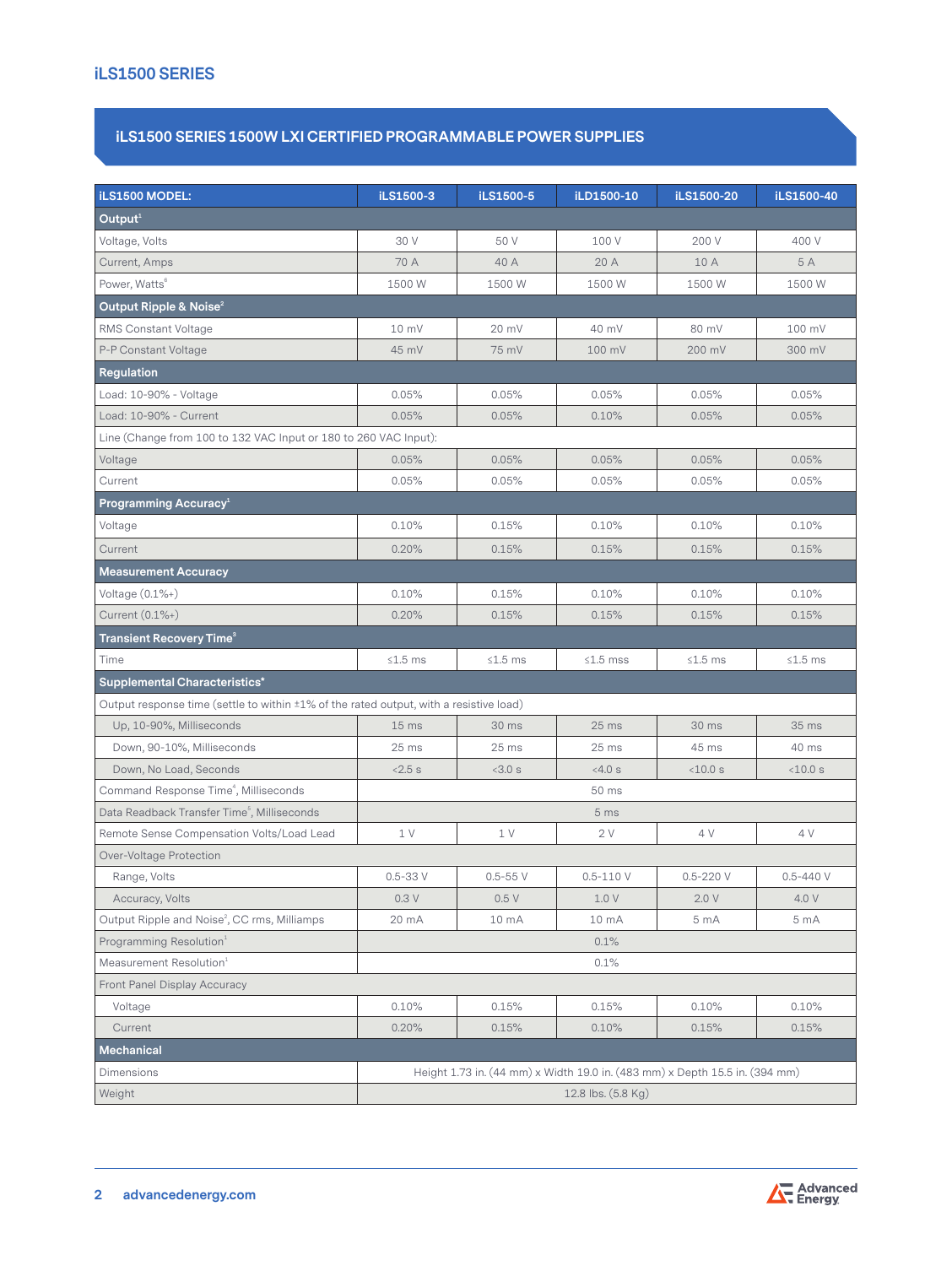# **iLS1500 SERIES 1500W LXI CERTIFIED PROGRAMMABLE POWER SUPPLIES (CONTINUED)**

Notes

- 1. Rating is percent of full scale. Rating is for operation between 10% of minimum voltage or current rating to 100% of voltage rating and the current rating at that voltage. Minimum voltage is guaranteed at greater than 1% of the rated output voltage. Minimum current is guaranteed at greater than 1% of the rated output current.
- 2. Measured with 20 MHz bandwidth and excluding line frequency ripple (see application note AN024 for measurement details).
- 3. Time for output voltage to recover within 0.5% of its rated output for a load change from 10 to 90% of its rated output current.
- Voltage set point from 10% to 100% of rated output.
- 4. Add this to the output reopens time to obtain the total programming time.
- 5. Time to provide data back to the controller using LAN interface (does not include A/D conversion time).
- 6. 1500 Watt Output is only available with an AC input of 110 VAC or grater. With a lower AC line, output will be limited to 1100 Watts. \* Supplemental characteristics are not warranted but are descriptions of typical performance determined either by design or type testing.
- Specifications subject to change without notice. Contact Versatile Power for full specifications and additional information.

# **iLS1500 LV MECHANICAL DRAWING**



### **iLS1500 HV MECHANICAL DRAWING**